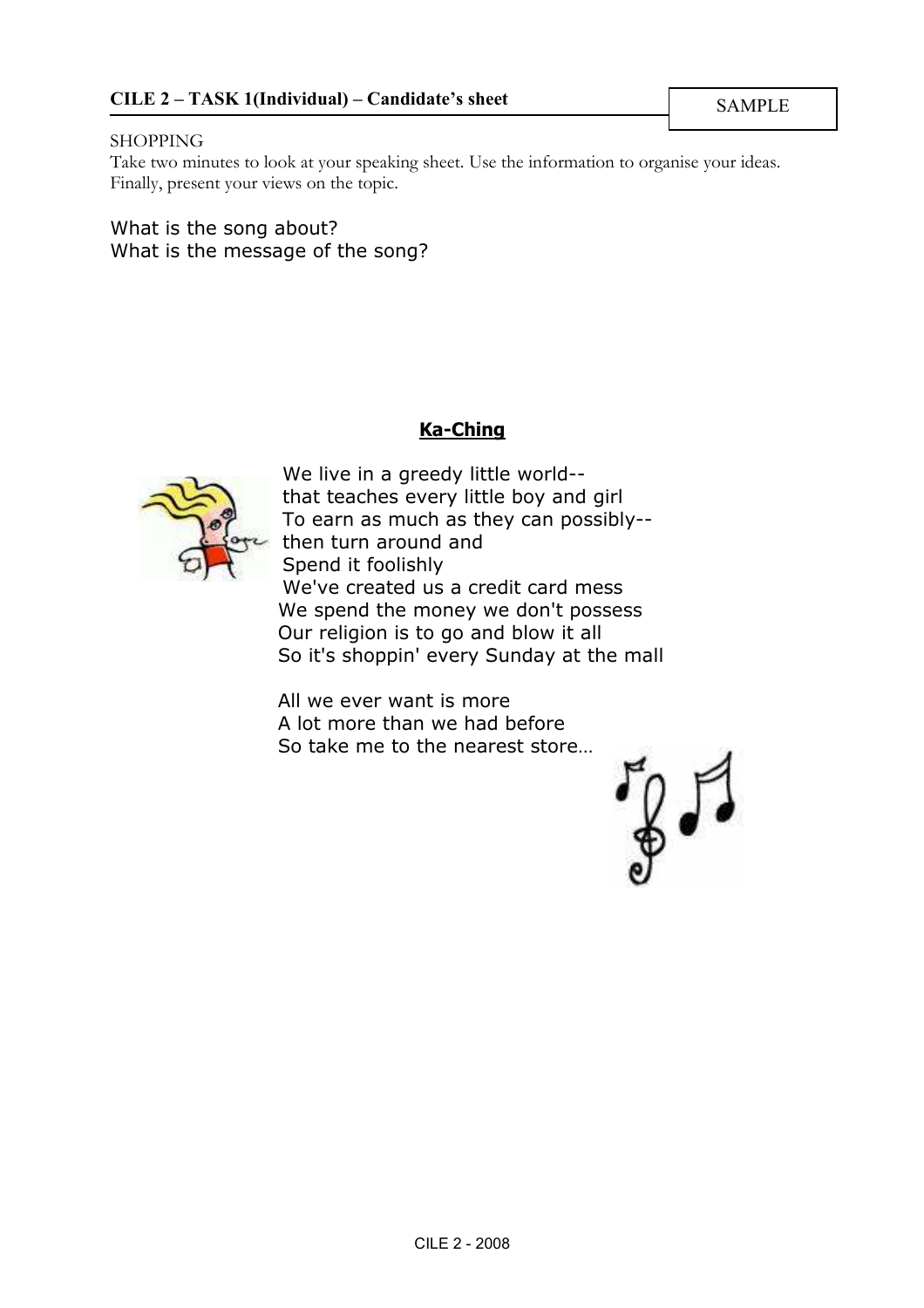The examiner should allow examinee to speak freely about the topic, asking questions when necessary to keep the flow of the conversation. The following questions are suggestions; feel free to add questions of your own.

Why are people so attracted to shopping? Do people buy things they don't need? Why? What kinds of things do people buy that are unnecessary? Is shopping addictive? Do you feel identified with the song in any way? Do you go to shopping malls? What kinds of things do you like buying? Do you go alone? With your family? With friends? Tell us about the last time you went shopping. Do you like buying presents? What do you take into consideration when buying a present? When did you last buy a present? What about the last time you got a present? Do you have a credit card? Would you like to? What kinds of products do you/would you pay by credit card? Have you ever bought something you've never used? Have you ever bought anything on the Internet?

Have you ever saved for something for a long time?

#### Read some verses of the song Ka-Ching by Shania Twain. Then, answer the following questions.

What is the song about? What is the message the song conveys/transmits?

#### Ka-Ching



We live in a greedy little world- that teaches every little boy and girl To earn as much as they can possibly- then turn around and Spend it foolishly We've created us a credit card mess We spend the money we don't possess Our religion is to go and blow it all So it's shoppin' every Sunday at the mall

All we ever want is more A lot more than we had before So take me to the nearest store…